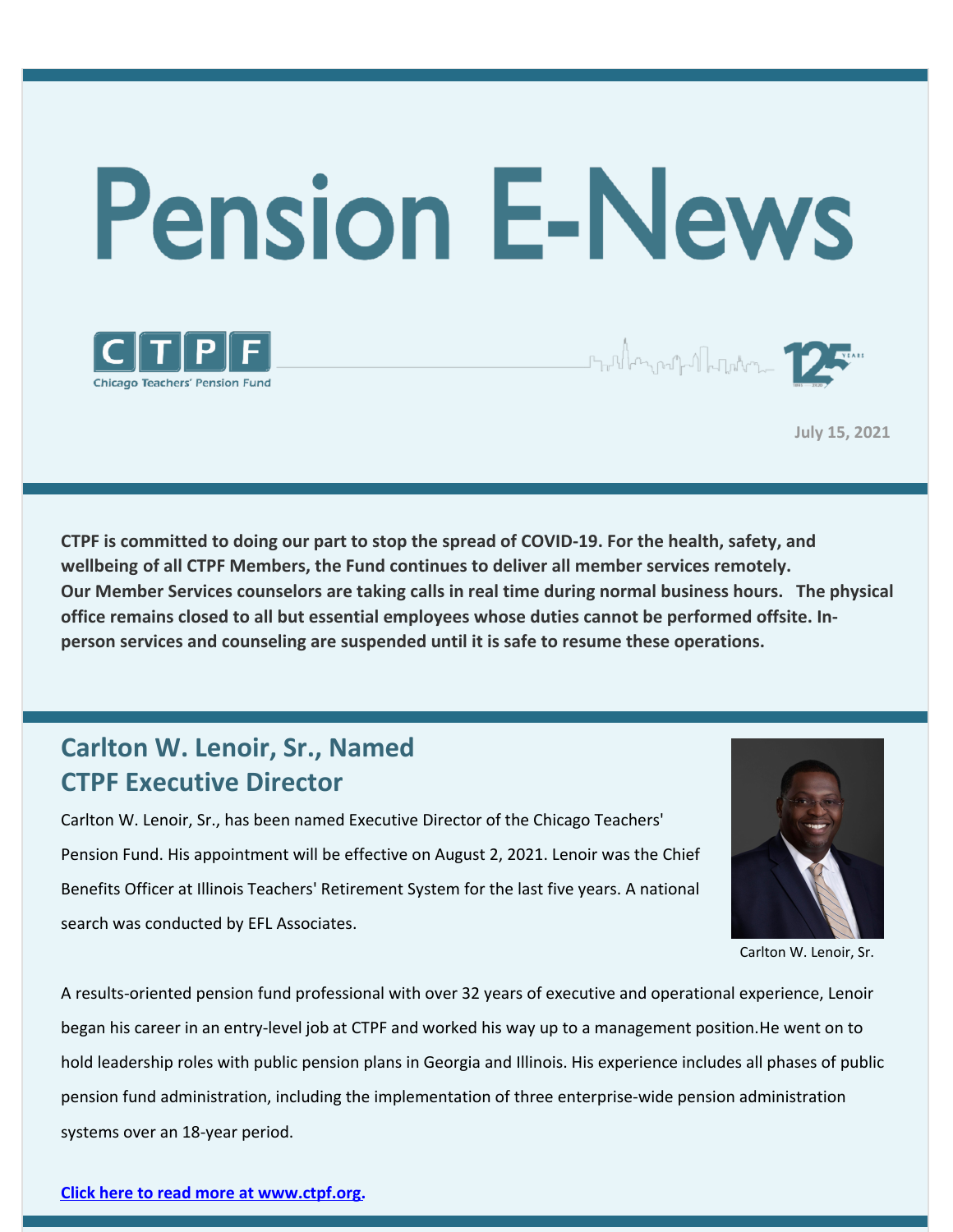### **2021 Health Insurance Rebate Deadline**

Members who do not participate in CTPF health insurance plans can apply for a rebate of their premium payments, payable annually. The mailing with the information needed to submit a rebate application was sent to eligible members on Friday, February 19, 2021.

The last day to submit documentation for 2020 health insurance rebates (January 1- December 31, 2020), is **August 31, 2021.** Email or call CTPF Member Services, Memberservices@ctpf.org |312.641.4464 with questions about the subsidy or application.

*Note: The Health Insurance Department began payment of the 2020 rebates in early June. Applications are processed in order of receipt.*

## **Board of Trustees Election Notice**

CTPF will hold two elections in 2021. Teachers will elect two representatives and Pensioners will elect three representatives. Nomination petitions are now available. Contact Election Coordinator Gail Davis: 312.604.1400, ext. 402, or email elections@ctpf.org to request a packet. Visit [Election](https://www.ctpf.org/about-ctpf/election-central-2021) Central at ctpf.org for additional information.

## **Register Today!** *my***CTPF Member Self-Service Available**

CTPF has launched its new Member Self-Service Portal,*my*CTPF, and thousands of members have already signed up for this convenient option. Members who register for *my*CTPF create a unique User ID and password. Once an account is created, members can use *my*CTPF to securely access CTPF documents and information. Registered members can:

- View address/contact information on file with CTPF.
- Retirees can view and download a 1099-R and pay advice(s). Members who need replacement copies of their 2020 1099-R can download them from the portal after registering.
- Active and inactive members can view and download their annual Member Statement.

*my*CTPF is available to all CTPF members who complete the one-time registration process.

Members can access the system from a "button" at*[ctpf.org](http://www.ctpf.org)*, and must have their CTPF Member ID to register. Two-factor authentication ensures secure access. Active members can find their CTPF Member ID on the Member Statement. Retirees can find their Member ID on a pay advice from the Fund.



# **CTPF COVID-19 Information & Resources**

**CTPF has created our COVID-19 Response websit[ectpf.org/covid-19](http://ctpf.org/covid-19).**

**Call or Email Member Services** While CTPF remains closed to all but essential employees, new software makes it possible for Member Services counselors to resume answering calls in "real



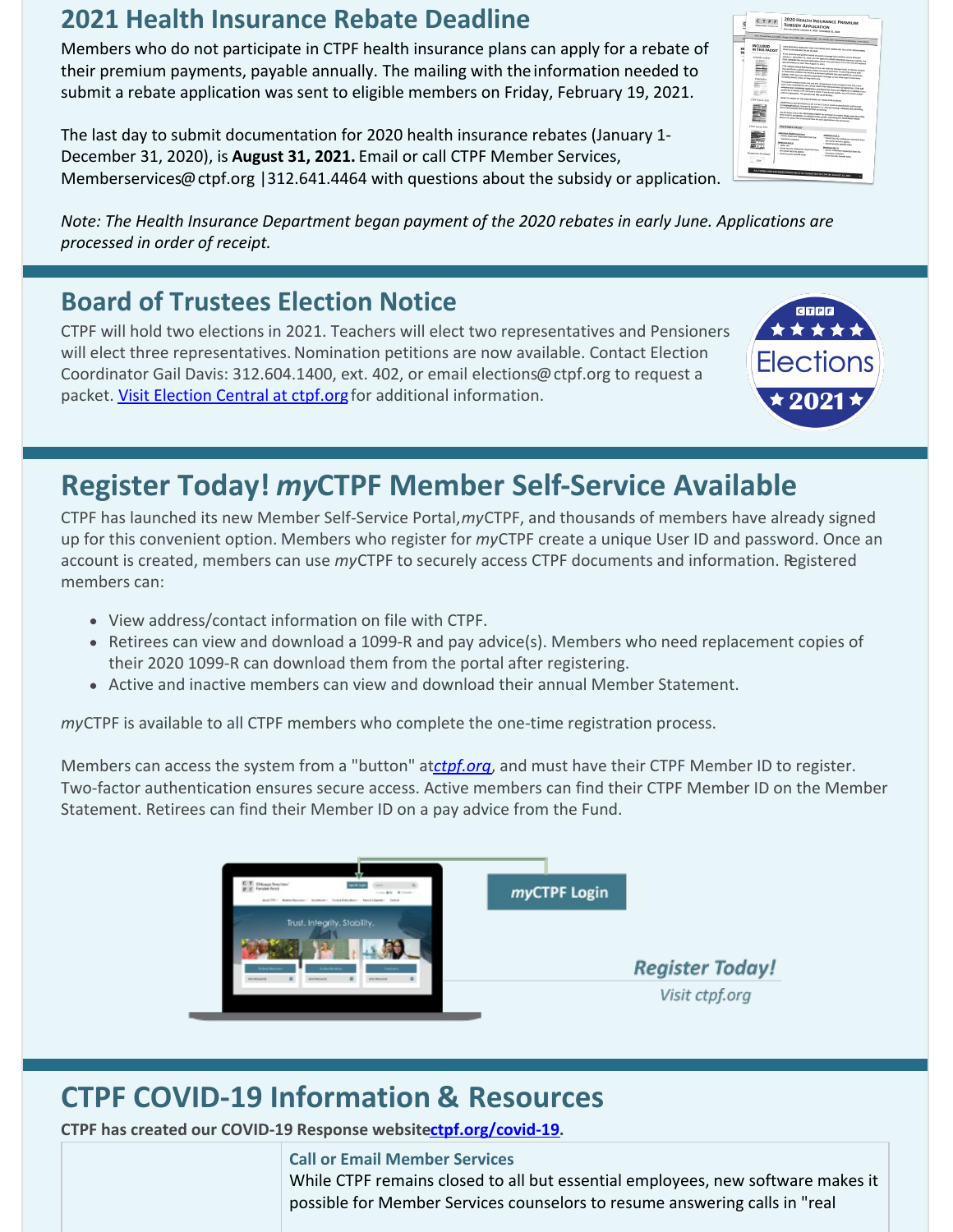| time," and to provide all call center functions. Calls will be answered during<br>normal business hours, 8:00 a.m. until 5:00 p.m., Monday through Friday.<br>Members who need assistance should call 312.641.4464 or<br>email memberservices@ctpf.org.                                                                                                                                                                                          |
|--------------------------------------------------------------------------------------------------------------------------------------------------------------------------------------------------------------------------------------------------------------------------------------------------------------------------------------------------------------------------------------------------------------------------------------------------|
| <b>Submit Documents Electronically</b><br>U.S. Mail processing has been delayed due to the pandemic. Currently, members<br>should anticipate at minimum a two-week delay in the processing of documents<br>sent via U.S. mail. CTPF strongly encourages all members to submit benefit<br>applications, forms, and documents by fax 312.641.7185 or email an attachment<br>(.pdf or .jpg format) to imaging@ctpf.org to ensure prompt processing. |
| <b>Help with Scanning</b><br>Need to scan a document to email to CTPF but you don't have a scanner? A<br>printer or smartphone scanning app or smartphone camera can help you get the<br>job done. Click here for more information on scanning.                                                                                                                                                                                                  |
| <b>Remote Notary Available</b><br>CTPF offers remote notarization for CTPF documents. Members who would like<br>to use remote notary services should call 312.641.4464 or email<br>Memberservices@ctpf.org, and request a video conference for notarization. <i>Find</i><br>more information here.                                                                                                                                               |



All current meeting dates, office information, and upcoming event information can be found on the CTPF Calendar at [ctpf.org/calendar](http://www.ctpf.org/calendar).

#### **STAY CONNECTED & SPREAD THE WORD**

While we must be physically apart, we will continue to email regularly to keep you updated on the ever-evolving situation. CTPF will continue to share information at [ctpf.org](http://ctpf.org) on social media, in E-Lerts, and in E-News. We also encourage you to connect with CTPF on social media; many of CTPF's more than 89,000 members are active on either Facebook, Twitter, and LinkedIn. Please consider forwarding this email to a friend who may be a fellow member. Register for email updates [here.](https://www.ctpf.org/)



#### **CTPF BOARD OF TRUSTEES**

Jeffery Blackwell, *President* Mary Sharon Reilly, *Vice President* Jacquelyn Price Ward, *Financial Secretary* Lois Nelson, *Recording Secretary*